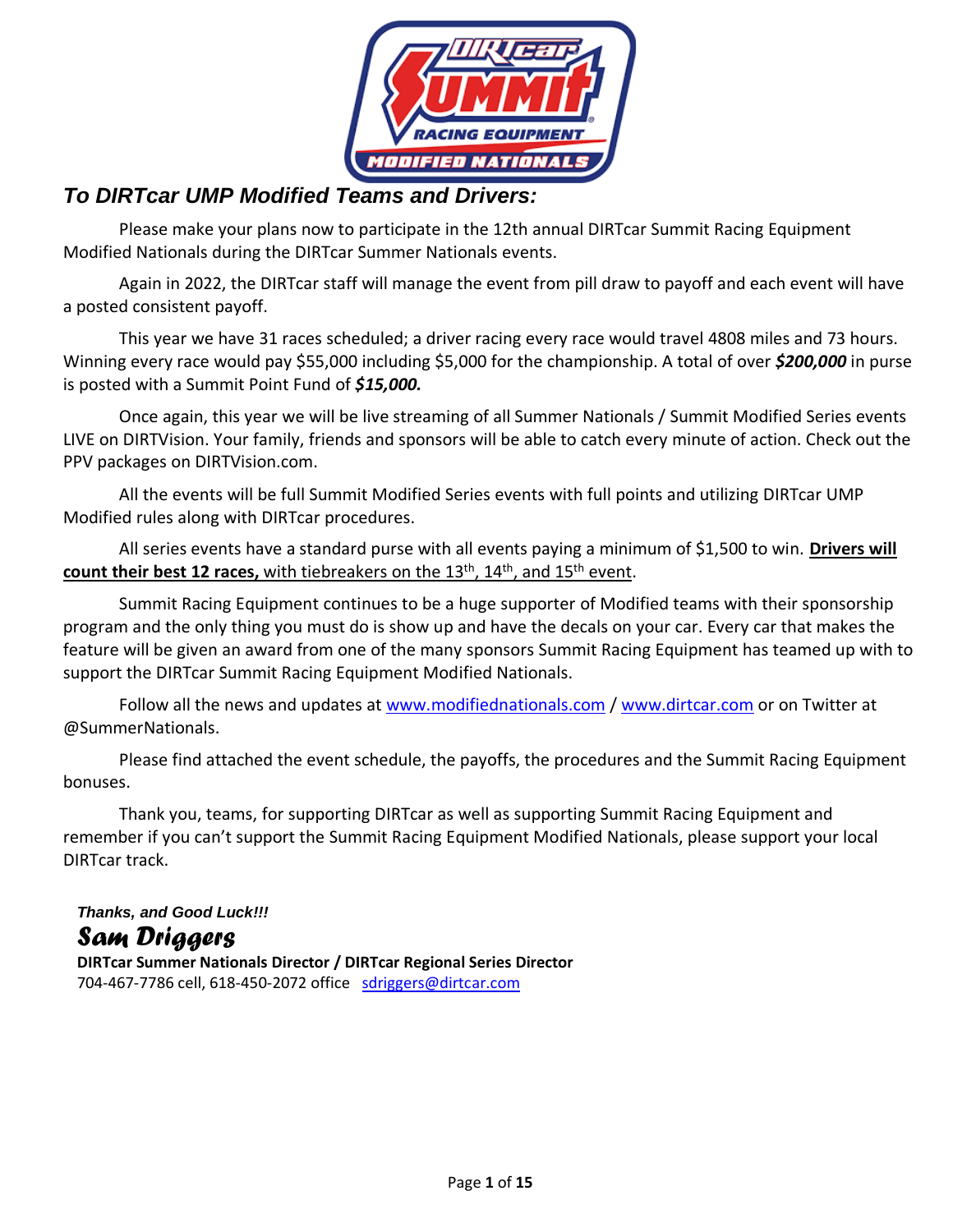

### **Contact Information:**

Websites:

[www.modifiednationals.com](http://www.modifiednationals.com/) [www.dirtcar.com](http://www.dirtcar.com/) [www.dirtcarsummernationals.com](http://www.dirtcarsummernationals.com/)

**Twitter** 

@SummerNationals Facebook Summer Nationals

### **Series Director**

Sam Driggers Cell - 704-467-7786 Office - 618-450-2072 [sdriggers@dirtcar.com](mailto:sdriggers@dirtcar.com)

### **Timing and Scoring**

Erik Grigsby Cell - 309-425-3700 [egrigsby@dirtcar.com](mailto:egrigsby@dirtcar.com)

### **Race Director**

Jeff Miracle/Jonathan Clayton JM Cell - 386-717-3637 JC Cell - 731-467-1316 jmir23@outlook.com [jclayton@dirtcar.com](mailto:jclayton@dirtcar.com)

### **Announcer**

Ruben Mireles Cell - 915-549-9519 [rubenmireles12@gmail.com](mailto:rubenmireles12@gmail.com)

### **Contingencies/Sponsorship**

Corrie Goss Cell - 724-464-3649 [cgoss@dirtcar.com](mailto:cgoss@dirtcar.com)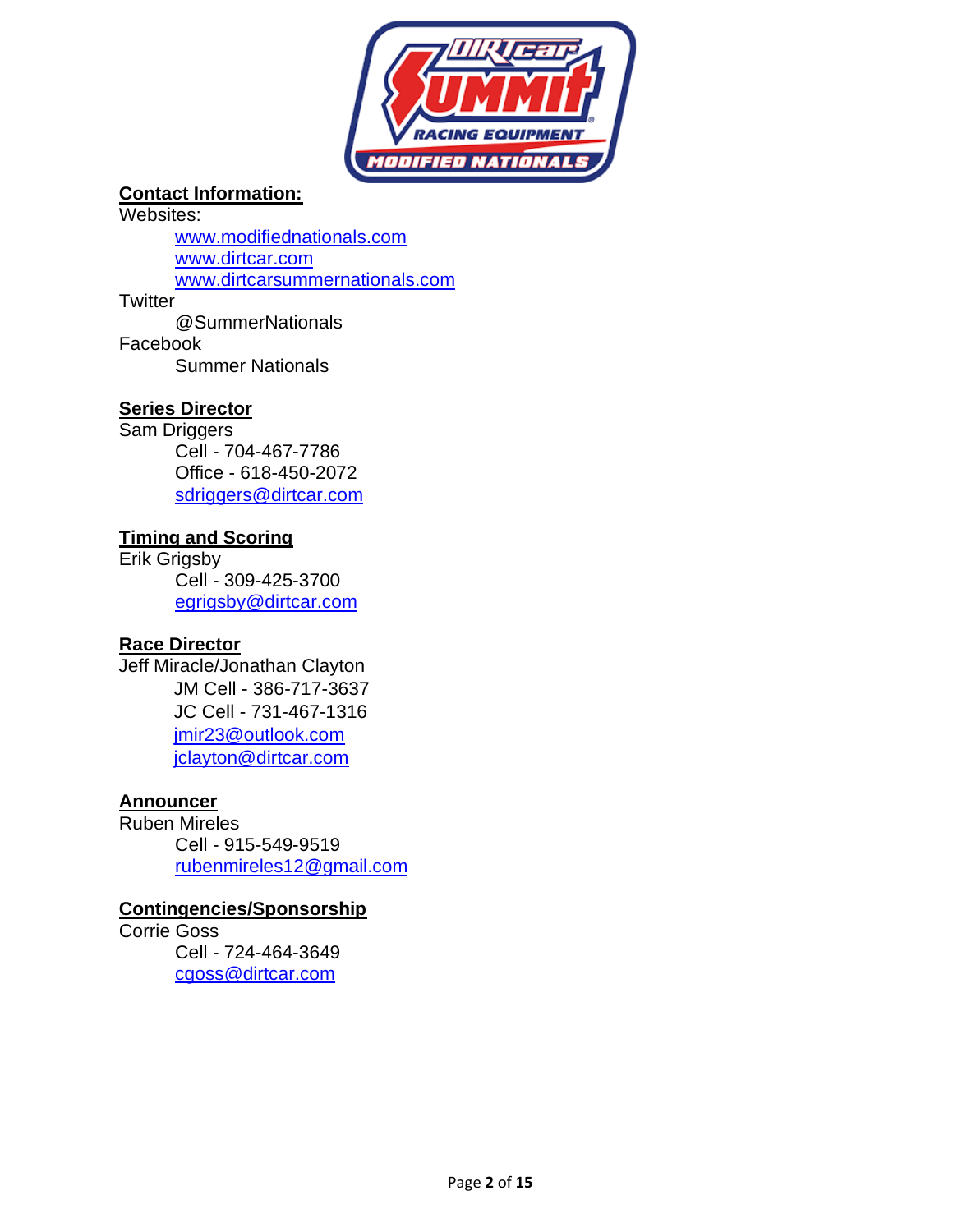

# **2022 DIRTcar Summit Racing Equipment Modified Nationals Schedule**

| <b>DAY</b> | <b>DATE</b> | <b>TRACK</b>                             | <b>TOWN</b>      |              | <b>MILES</b> | TIME   |
|------------|-------------|------------------------------------------|------------------|--------------|--------------|--------|
| Tuesday    | 6/14        | <b>Kankakee County Speedway</b>          | Kankakee, IL     | \$1,500      | 124          | 2      |
| Wednesday  | 6/15        | Peoria Speedway                          | Peoria, IL       | \$1,500      | 166          | 2.5    |
| Friday     | 6/17        | <b>Tri City Speedway</b>                 | Granite City, IL | \$1,500      | 190          | 3      |
| Saturday   | 6/18        | <b>Fairbury Speedway</b>                 | Fairbury, IL     | \$2,000      | 92           | 1.5    |
| Sunday     | 6/19        | <b>Sycamore Speedway</b>                 | Maple Park, IL   | \$1,500      | 264          | 4      |
| Wednesday  | 6/22        | <b>Adams County IL Speedway</b>          | Quincy, IL       | \$1,500      | 98           | 1.5    |
| Thursday   | 6/23        | Spoon River Speedway                     | Lewistown, IL    | \$1,500      | 194          | 3      |
| Friday     | 6/24        | <b>Federated Auto Parts I-55 Raceway</b> | Pevely, MO       | \$1,500      | 0            | 0      |
| Saturday   | 6/25        | <b>Federated Auto Parts I-55 Raceway</b> | Pevely, MO       | \$2,000      | 166          | 2.5    |
| Tuesday    | 6/28        | <b>Red Hill Raceway</b>                  | Sumner, IL       | \$1,500      | 208          | 3.5    |
| Wednesday  | 6/29        | <b>Benton Raceway</b>                    | Benton, MO       | \$1,500      | 181          | 3      |
| Thursday   | 6/30        | <b>Fayette County Speedway</b>           | Brownstown, IL   | \$1,500      | 163          | 2.5    |
| Friday     | 7/1         | Paducah International Raceway            | Paducah, KY      | \$1,500      | 90           | 1.5    |
| Saturday   | 7/2         | <b>Clarksville Speedway</b>              | Clarksville, TN  | \$1,500      | 342          | 5.5    |
| Sunday     | 7/3         | Lincoln Speedway                         | Lincoln, IL      | \$1,500      | 109          | 2      |
| Wednesday  | 7/6         | <b>Fayette County Speedway</b>           | Brownstown, IL   | \$1,500      | 60           | 1      |
| Thursday   | 7/7         | <b>Macon Speedway</b>                    | Macon, IL        | \$1,500      | 54           | 1      |
| Friday     | 7/8         | <b>Farmer City Raceway</b>               | Farmer City, IL  | \$1,500      | 146          | 2.5    |
| Saturday   | 7/9         | <b>Highland Speedway</b>                 | Highland, IL     | \$1,500      | 147          | 2.5    |
| Sunday     | 7/10        | <b>Tri State Speedway</b>                | Haubstadt, IN    | \$1,500      | 245          | 4      |
| Wednesday  | 7/13        | <b>Montpelier Motor Speedway</b>         | Montpelier, IN   | \$1,500      | 111          | 2      |
| Thursday   | 7/14        | Shadyhill Speedway                       | Medaryville, IN  | \$1,500      | 190          | 3      |
| Friday     | 7/15        | I-96 Speedway                            | Lake Odessa, MI  | \$1,500      | 132          | 2      |
| Saturday   | 7/16        | Oakshade Raceway                         | Wauseon, OH      | \$1,500      | 155          | 3      |
| Sunday     | 7/17        | <b>Wayne County Speedway</b>             | Orrville, OH     | \$1,500      | 384          | 6.5    |
| Wednesday  | 7/20        | <b>Thunderbird Speedway</b>              | Muskegon, MI     | \$1,500      | 159          | 2.5    |
| Thursday   | 7/21        | <b>Butler Motor Speedway</b>             | Quincy, MI       | \$1,500      | 173          | 3      |
| Friday     | 7/22        | <b>Tri City Motor Speedway</b>           | Auburn, MI       | \$1,500      | 86           | 1.5    |
| Saturday   | 7/23        | <b>Merritt Speedway</b>                  | Lake City, MI    | \$1,500      | 375          | 6      |
| Friday     | 7/29        | <b>Fairbury Speedway</b>                 | Fairbury, IL     | \$500        | HOME         | ------ |
| Saturday   | 7/30        | <b>Fairbury Speedway</b>                 | Fairbury, IL     | \$5,000      | HOME         | ------ |
|            |             |                                          |                  | <b>TOTAL</b> | 4808         | 73     |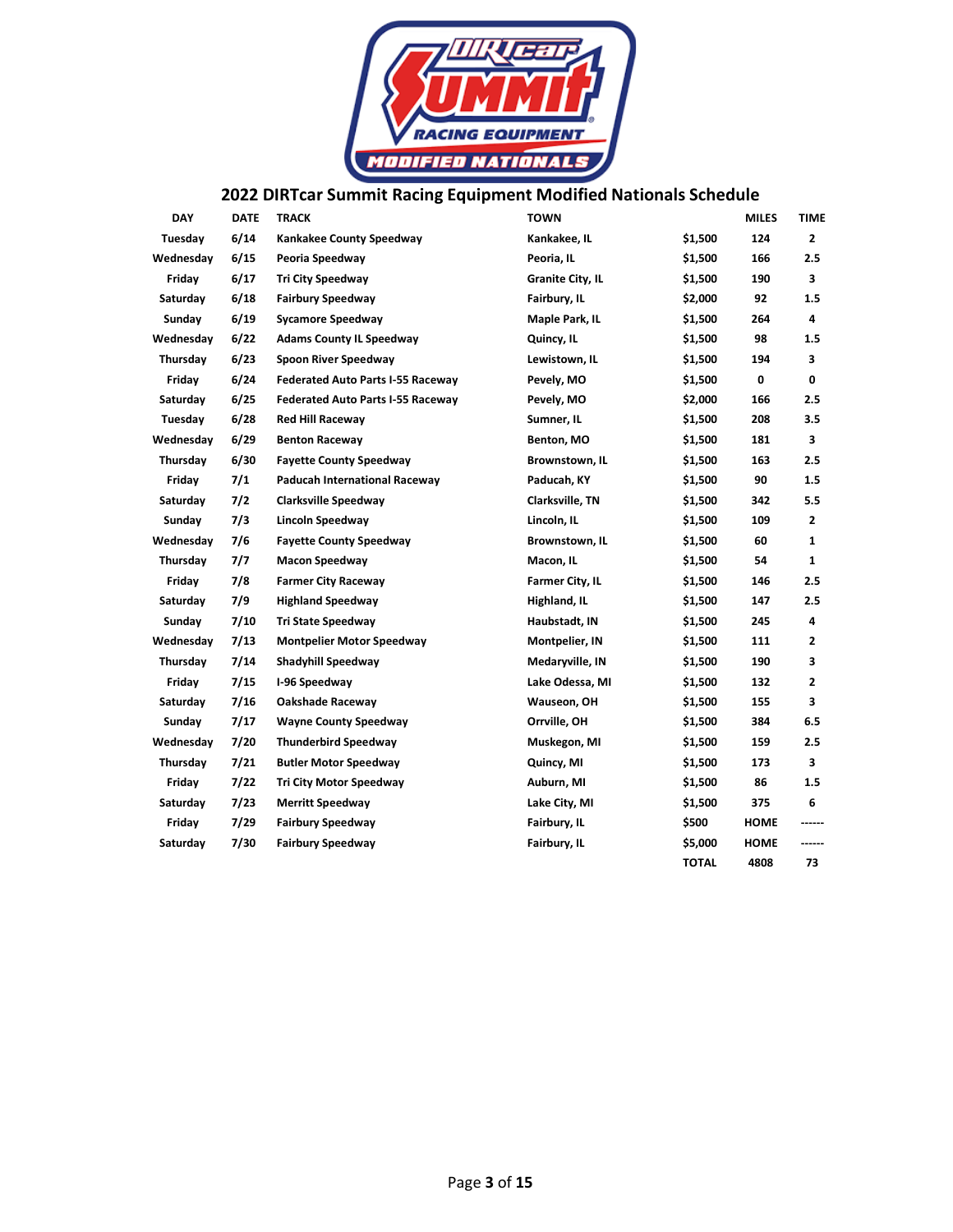

# **Summit Racing Equipment Modified Nationals 2022 Feature Position Awards**

| $1st$ place            | <b>Summit Racing Equipment</b>          |
|------------------------|-----------------------------------------|
| $1st$ place            | Wrisco                                  |
| 1 <sup>st</sup> Place  | Comp Cams                               |
| 2 <sup>nd</sup> place  | K1 RaceGear                             |
| 2 <sup>nd</sup> Place  | <b>VP Racing Fuels</b>                  |
| 3 <sup>rd</sup> place  | <b>Fox Factory</b>                      |
| 4 <sup>th</sup> place  | ARP (Automotive Racing Products)        |
| 5 <sup>th</sup> place  | <b>MSD</b>                              |
| 6 <sup>th</sup> place  | <b>Swift Springs</b>                    |
| 7 <sup>th</sup> place  | Beyea Headers                           |
| 8 <sup>th</sup> place  | <b>VP Racing Fuels</b>                  |
| 9 <sup>th</sup> place  | Multi Fire X                            |
| $10th$ place           | <b>COMP Cams</b>                        |
| $11th$ place           | Jerovetz Motorsports Shock Service      |
| 12 <sup>th</sup> place | <b>VP Racing Fuels</b>                  |
| 12 <sup>th</sup> Place | <b>VP Racing Fuels</b>                  |
| $13th$ place           | <b>VP Racing Fuels</b>                  |
| 13 <sup>th</sup> Place | <b>VP Racing Fuels</b>                  |
| 14 <sup>th</sup> place | ARP (Automotive Racing Products)        |
| 14 <sup>th</sup> Place | <b>ARP (Automotive Racing Products)</b> |
| 15 <sup>th</sup> place | <b>Fast Shafts</b>                      |
| 16 <sup>th</sup> place | <b>Wehrs Machine</b>                    |
| 17 <sup>th</sup> place | <b>Bell Helmets</b>                     |
| $18th$ place           | <b>Schoenfeld Headers</b>               |
| 19 <sup>th</sup> place | Velocita                                |
| 20 <sup>th</sup> Place | <b>Bassett Wheels</b>                   |
| $21st$ place           | Xceldyne                                |
| 22 <sup>nd</sup> place | Hoosier                                 |

\$80.00 Summit Racing Equipment Gift Card **3 sheets of aluminum (\$200)** \$50 Comp Cams product certificate \$40.00 Summit Racing Equipment Gift Card **5-gallon Fuel Certificate** \$40.00 Summit Racing Equipment Gift Card \$40.00 Summit Racing Equipment Gift Card \$40.00 Summit Racing Equipment Gift Card \$40.00 Summit Racing Equipment Gift Card \$40.00 Summit Racing Equipment Gift Card \$40.00 Summit Racing Equipment Gift Card \$40.00 Summit Racing Equipment Gift Card \$40.00 Summit Racing Equipment Gift Card \$40.00 Summit Racing Equipment Gift Card \$40.00 Summit Racing Equipment Gift Card **12th Place** VP Racing Fuels 5-gallon Fuel Certificate \$40.00 Summit Racing Equipment Gift Card **13th Place** VP Racing Fuels 5-gallon Fuel Certificate \$40.00 Summit Racing Equipment Gift Card **14 14 14 14 Product Certificate** \$40.00 Summit Racing Equipment Gift Card \$40.00 Summit Racing Equipment Gift Card \$40.00 Summit Racing Equipment Gift Card \$40.00 Summit Racing Equipment Gift Card \$40.00 Summit Racing Equipment Gift Card \$40.00 Summit Racing Equipment Gift Card **21st place** Xceldyne \$40.00 Summit Racing Equipment Gift Card \$40.00 Summit Racing Equipment Gift Card

**DIRTvision** - \$100 cash award will be awarded nightly to the TWO highest random pill draw numbers (Highest = 100).

**MSD** - \$50 product award to First non-qualifier or next highest with decal

**KSE Racing Products** - \$50 product award for the hard charger in feature event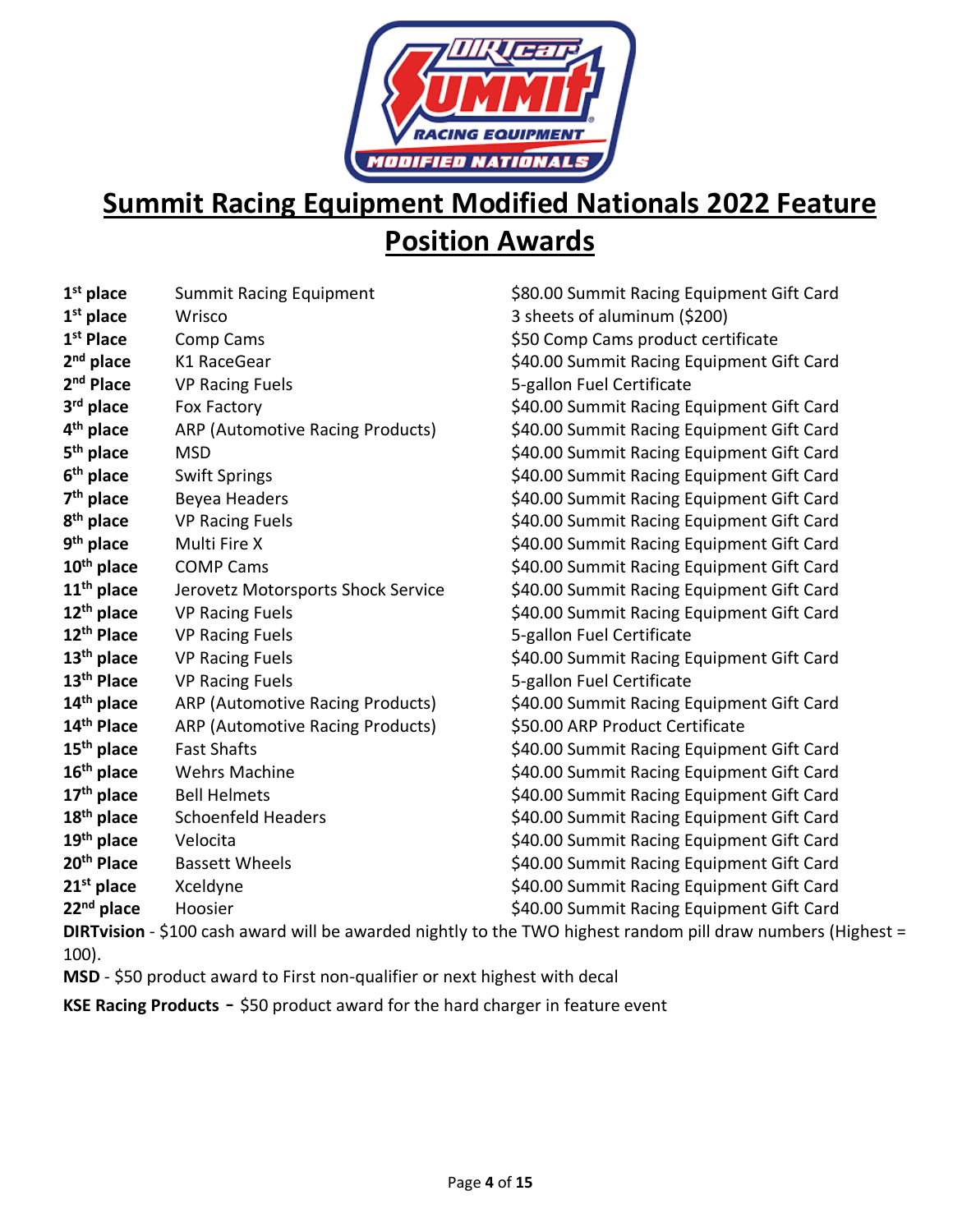

# **2022 Summit Modified Nationals Purse Distribution / Point Fund**

| Position         | <b>Standard Purse</b> | June 18th Purse | June 25th Purse | July 30th Purse | 2022 Series Point<br>Fund |
|------------------|-----------------------|-----------------|-----------------|-----------------|---------------------------|
|                  |                       |                 |                 |                 |                           |
| 1 <sup>st</sup>  | \$1,500.00            | \$2,000.00      | \$2,000.00      | \$5,000.00      | \$5,000                   |
| 2 <sup>nd</sup>  | \$700.00              | \$1,000.00      | \$1,000.00      | \$2,000.00      | \$2,500                   |
| 3 <sup>rd</sup>  | \$400.00              | \$700.00        | \$700.00        | \$1,500.00      | \$2,000                   |
| 4 <sup>th</sup>  | \$300.00              | \$500.00        | \$500.00        | \$1,000.00      | \$1,500                   |
| 5 <sup>th</sup>  | \$275.00              | \$400.00        | \$400.00        | \$900.00        | \$1,000                   |
| 6 <sup>th</sup>  |                       |                 |                 |                 |                           |
|                  | \$250.00              | \$300.00        | \$300.00        | \$800.00        | \$800                     |
| 7 <sup>th</sup>  | \$225.00              | \$280.00        | \$280.00        | \$700.00        | \$700                     |
| 8 <sup>th</sup>  | \$200.00              | \$260.00        | \$260.00        | \$600.00        | \$500                     |
| gth              | \$175.00              | \$240.00        | \$240.00        | \$550.00        | \$500                     |
| 10 <sup>th</sup> | \$150.00              | \$220.00        | \$220.00        | \$500.00        | \$500                     |
| 11 <sup>th</sup> | \$150.00              | \$200.00        | \$200.00        | \$475.00        |                           |
| $12^{th}$        | \$150.00              | \$200.00        | \$175.00        | \$450.00        |                           |
| 13 <sup>th</sup> | \$150.00              | \$200.00        | \$150.00        | \$425.00        |                           |
| 14 <sup>th</sup> | \$150.00              | \$200.00        | \$150.00        | \$400.00        |                           |
| 15 <sup>th</sup> | \$150.00              | \$200.00        | \$150.00        | \$400.00        |                           |
| 16 <sup>th</sup> | \$150.00              | \$200.00        | \$150.00        | \$400.00        |                           |
| 17 <sup>th</sup> | \$150.00              | \$200.00        | \$150.00        | \$400.00        |                           |
| 18 <sup>th</sup> | \$150.00              | \$200.00        | \$150.00        | \$400.00        |                           |
| 19 <sup>th</sup> | \$150.00              | \$200.00        | \$150.00        | \$400.00        |                           |
| 20 <sup>th</sup> | \$150.00              | \$200.00        | \$150.00        | \$400.00        |                           |
| 21 <sup>st</sup> | \$150.00              | \$200.00        | \$150.00        | \$400.00        |                           |
| 22 <sup>nd</sup> | \$150.00              | \$200.00        | \$150.00        | \$400.00        |                           |
|                  |                       |                 |                 | \$400.00        |                           |
|                  |                       |                 |                 | \$400.00        |                           |
|                  |                       |                 |                 |                 |                           |
|                  | \$5,975.00            | \$8,500.00      | \$7,775.00      | \$19,300.00     | \$15,000                  |

*Tow Money: \$50*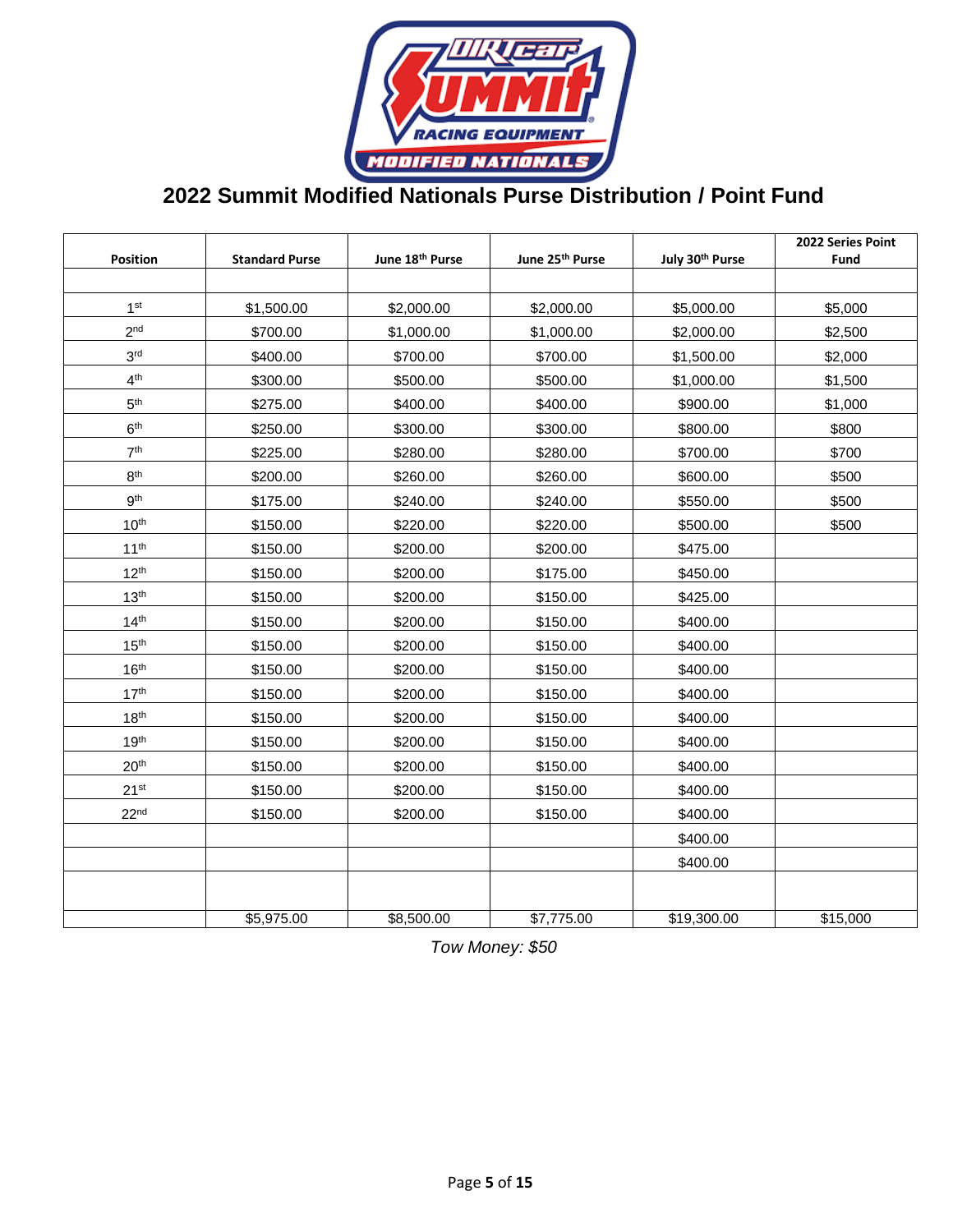

**Summit Modified Nationals Event Format and Procedures**

### **1. Event Format**:

### **31 CARS OR LESS**

(3) Heats - 5 Transfer (1) LCS - 3 Transfer 4 Provisionals Minimum 22 Feature event cars

### **32 CARS OR MORE**

(4) Heats - 4 Transfer (2) LCS – Winner from each Transfer 4 Provisionals Minimum 22 Feature event cars Non-Transfer \$50.00 Minimum Feature transfer cars forfeit LCS Purse

#### PROVISIONALS

Position 19 - Top driver in current Summit Modified Nationals points not qualified after the LCS.

(Driver may only use two provisionals per Monday thru Sunday week)

Position 20 - Top driver in the 2021 DIRTcar National UMP Modified points not qualified.

(Driver may only use two provisionals per Monday thru Sunday week)

Position 21 - Promoters Choice at promoters' option with approval of method by DIRTcar Officials prior to drivers meeting.

- Position 22 Next eligible in current Summit Modified Nationals points not qualified after the LCS (Driver may only use two provisionals per Monday thru Sunday week)
- Promoter may add additional start positions as announced at the drivers meeting.
- If not announced at Drivers Meeting, additional provisions will not be considered.
- Driver may only use two Provisionals per Monday thru Sunday week.

#### **This event will be conducted under the 2022 DIRTcar General Rules and Specifications Rulebook except as expressly stated in this document or as announced at Drivers Meeting on Event Day.**

#### **2. Technical Rules**

- a. Technical rules will follow 2022 DIRTcar UMP Modified Rules
- b. For all events The minimum weight of car with driver at all times including after the race is 2,400 lbs. Top 5 from Main event and all transfer cars must weigh
- c. The DIRTcar only approved tires are the **Hoosier; M-30S, and M-60** (RR ONLY) compounds in the DIRTcar plated tire 26.5/8.0/15 or 27.5/8.0/15. The maximum width of the tire will be 9" inches.
	- **i. Grooving and Siping are permitted.**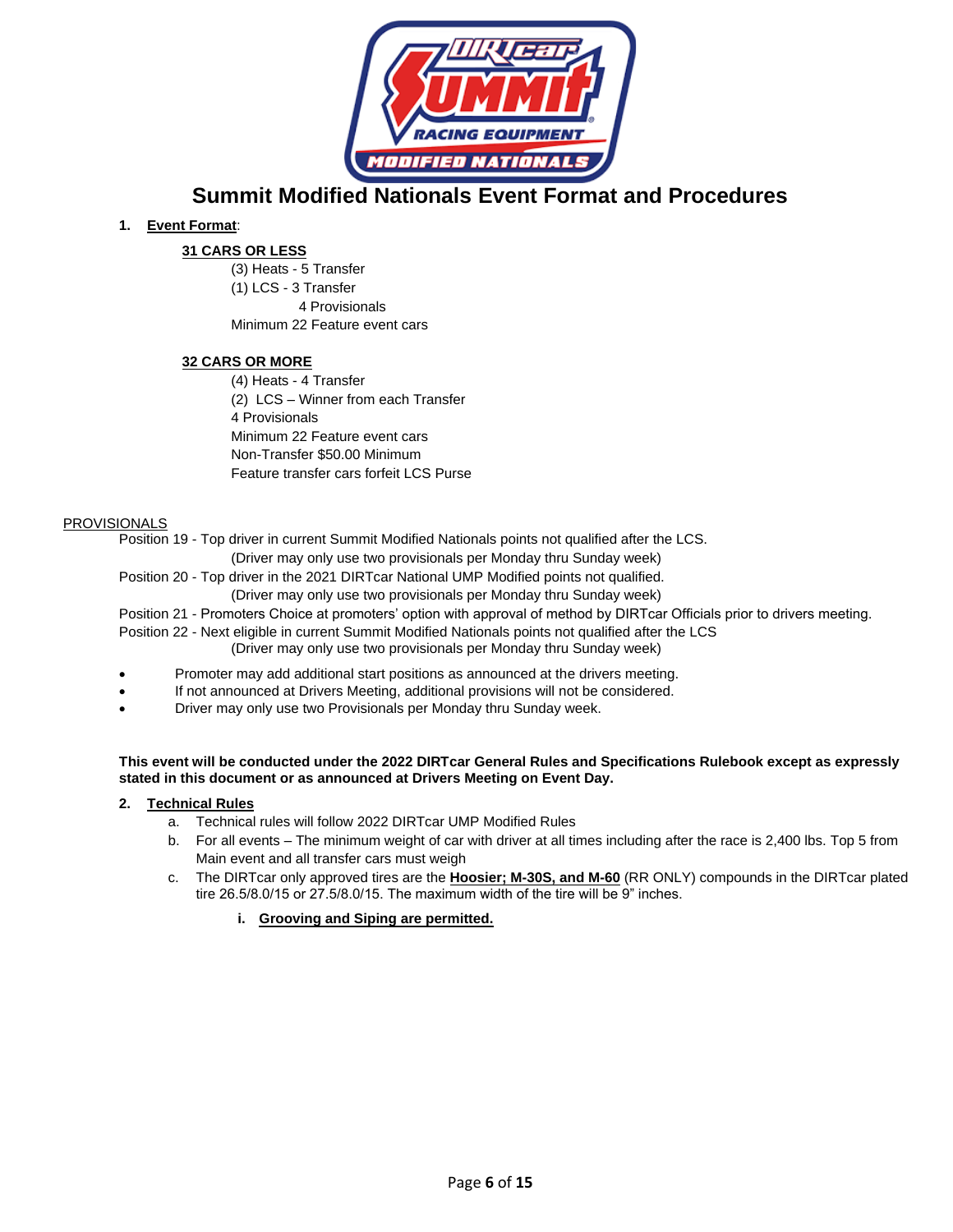

### **Summit Modified Nationals Event Race Procedures**

### **1. Race Procedures**

- a. All drivers will draw each day
- b. Series Decals, available at pill draw, must be in place as illustrated prior to entering the race surface.
- c. Drivers arriving late may be added to the group with least number of cars at discretion of officials.
- d. All drivers shall be DIRTcar members and must be member to receive point fund.
- e. **Driver one-way radios and Transponders MANDATORY AT ALL SUMMERNATIONALS EVENTS**.
	- i. Drivers will receive Transponders at draw each day.
	- ii. It is the driver's responsibility to provide an adequate driver one-way and earpiece.
	- iii. Transponder and Driver One-way (if loaned) must be returned each night. Purse distribution will be held until returned.
- f. Qualifying:
	- i. UMP Modified is "Hot Lap" qualifying. Times will be taken from the hot lap's session of each group.
- g. Heats will be lined straight up. (no inversion) within qualifying group.
- h. Heat winner will redraw to establish Feature event start position.
- i. Remaining cars will be staggered in the Feature Event or Last Chance Showdowns in heat finish order.
- j. Double file original starts, DIRTcar Double File restarts.
- k. Side by side starts until the designated area as explained at drivers meeting. Lagging, dogging, brake checking, at the discretion of the DIRTcar officials, will result in minimum of one row restart penalty.
- l. DIRTcar double file restarts maintain position until *leader has* passed the starting point as indicated in the drivers meeting (cone/line/tire)
- m. Original start cautions:
	- i. FIRST START: Original start position unless car enters pit area.
	- ii. SECOND START CAUTION: Original start position unless car involved in the cause of the caution will go to tail, others move up.
	- iii. THIRD START CAUTION: all cars involved in the cause of the caution will go to tail, balance single file in original line-up
- n. If car drops out before original start, remaining cars will move up, no crossover.
- o. Do not race back to the caution. When caution displayed maintain your position.
- p. Any car that stops on the track, during racing, during a start or restart, to cause a caution, car will go to lineup on tail.
- q. Once one lap is complete, caution or red, field will line-up in order of running previous lap. All cars involved will go to the tail.
- r. Cautions are for cars involved at the time of contact. Spinning or stopping after the accident has occurred, car will be returned to running order.
- s. Intentional spinning or wrecking another car in an aggressive manner will result in minimum penalty of placement at the rear of the field as the discretion of the DIRTcar Officials. Interference/blocking by a lapped car of the lead car(s) resulting in a spin/caution, may allow the lead car(s) to retain running position at the discretion of officials. Lead cars retaining running order is NOT automatic.
- t. Lapped cars will drop behind all cars on the lead lap on any restart. Cars involved in an incident and continue will go to the tail of all lead lap cars. Cars entering the pits will not be guaranteed lead lap position if they return before restart.
- u. Once the leader has taken the white flag, we will restart under green and white together. If a red is displayed, race will restart under green and white together.
- v. All event laps will be announced at Drivers Meeting
- w. On larger tracks or in extenuating circumstances; DIRTcar may reduce the number of laps

### **2. Event Information**

- a. Back up cars allowed. Car will move to the tail of the scheduled race.
- b. Crews may use colored Gloves or sticks. Lights and pit boards prohibited.
- c. Hot pit in effect for feature event only. Two (2) laps allowance for repair.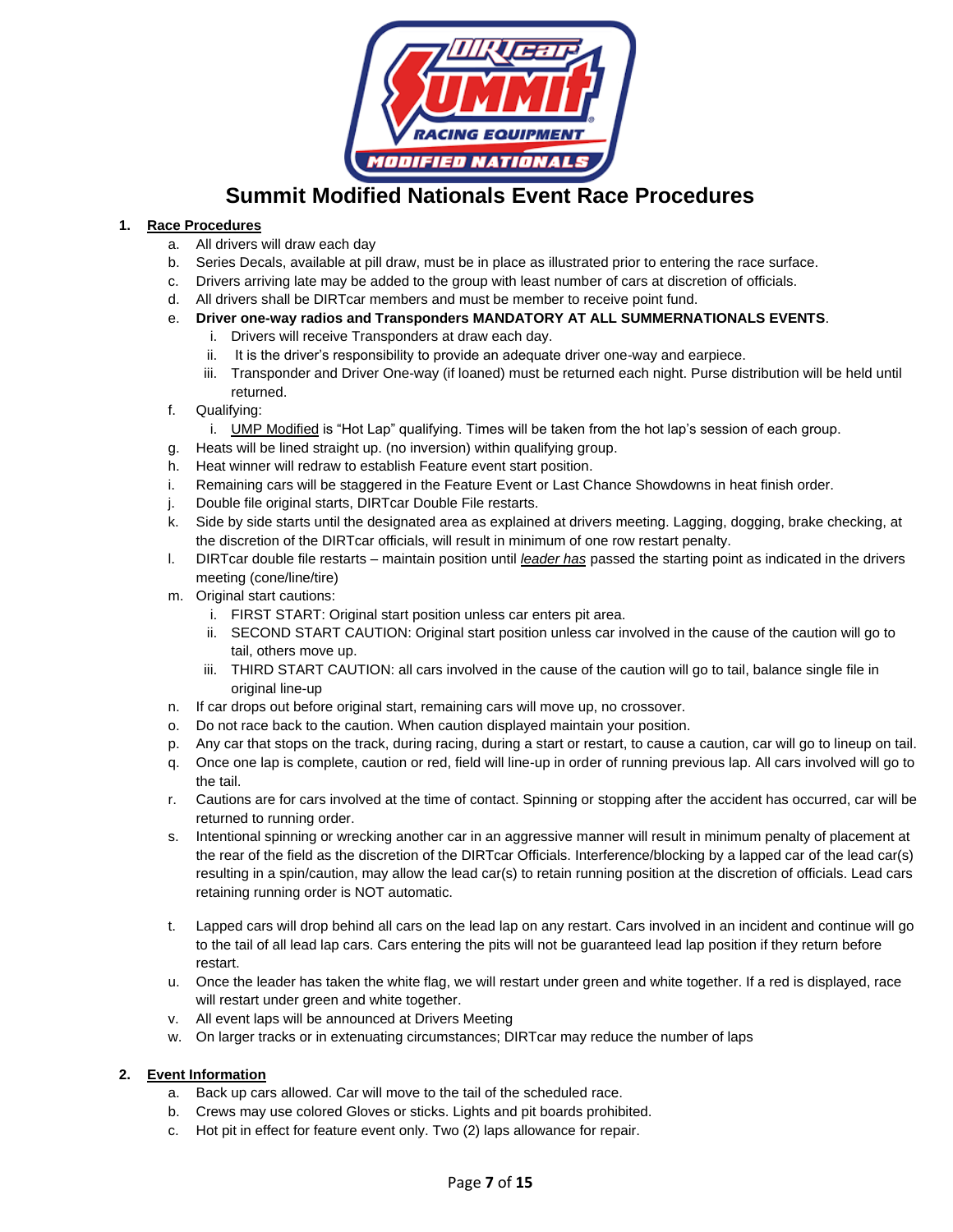

- d. No lap allowance in pits during heats or LCS. Car may return provided entry can be made safely.
- e. Fighting will not be permitted (please note DIRTcar Rules and Specifications) Minimum penalty is immediate expulsion from the property.
- f. Payoff will be nightly at Series trailer or following day(s) at pill draw. Unclaimed checks will be mailed after all events are complete.

#### **3. Membership**

- **a. All drivers must be a DIRTcar Member to participate in Summer Nationals events.**
- **4.** DIRTcar Racing Officials may change, modify, cancel, and adjust procedures or events due to weather, track conditions or conditions as necessary.
- **5.** DIRTcar Racing Officials may suspend and/or reprimand any driver, team member, or crew member for violations of competition per the DIRTcar General Rules and Specifications

### **Point Standings**

### **For distribution of the Summit Modified Series Championship Point Fund:**

### **Drivers will count their best 12 races**

**Tiebreakers on the 13 th, 14 th and 15 th event**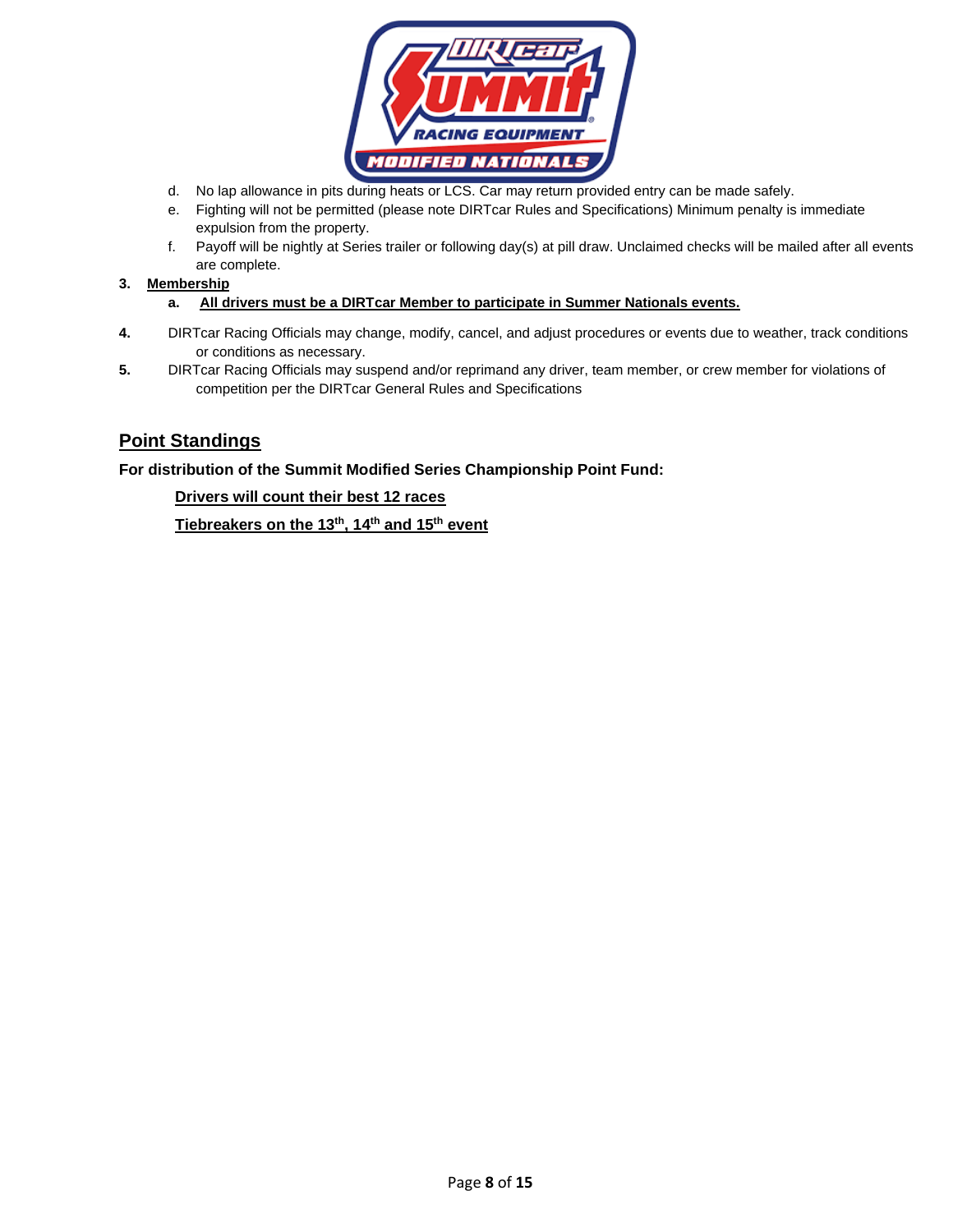

**VP Racing Fuels** 



# **Arizona Sports Shirts**



# **Hoosier Race Tires**



# **Racing Electronics**



# **Summit Racing Equipment**

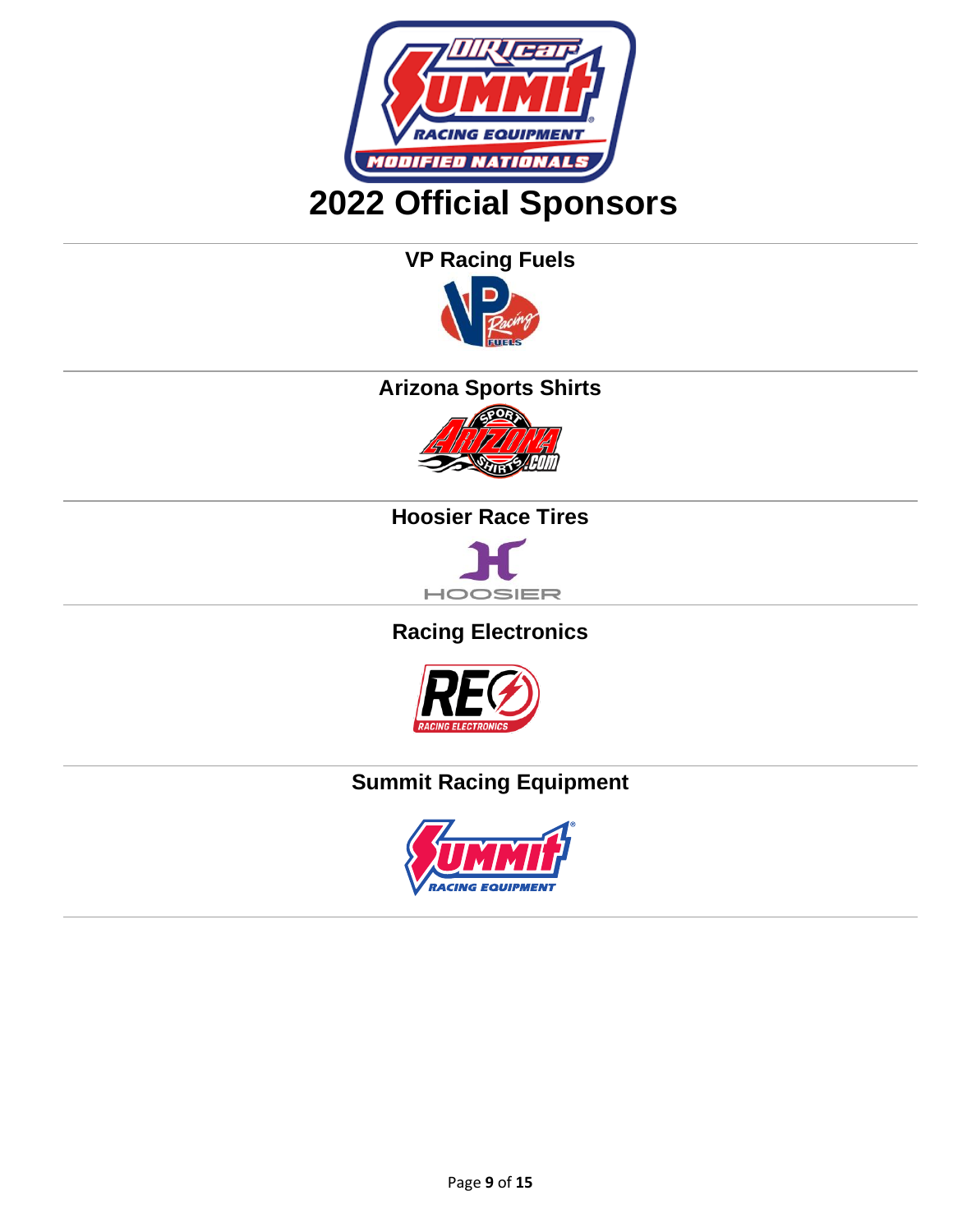

### **Total Posted Awards = \$57,400**

### **Total Product Award = \$51,200 Total Cash Awards = \$6,200**

- \* **More partners and awards may be added during the season.**
- **\* In order to be eligible for awards, teams must display decal on left and right side of car in a visible location.**
- **\* No alterations may be made to decals and logos may not be reproduced or incorporated into wraps.**
- **\* If the initial winner of an award is not running the decal, all awards will shift to the next eligible competitor as specified**

**above (EXCEPT Wrisco)**

**\*To be eligible, driver must be a DIRTcar Member as of the date of the race.**

















### **Mandatory for all competitors**

\$80 Summit Racing Gift Card to  $1<sup>st</sup>$  place finisher

#### **Mandatory for all competitors**

- \$100 Cash Award to, two(2) Highest Random Pill Draw (Highest = 100)
- *Total Cash of \$6,200*

#### **Mandatory for all competitors**

\$40 Summit Racing Gift Card to 22<sup>nd</sup> place finisher

### **Mandatory for Contingency Awards (unless competitor's decal is displayed). Available for all competitors**

\$40 Summit Racing Gift Card to 2<sup>nd</sup> place finisher

#### **Mandatory for Contingency Awards (unless competitor's decal is displayed). Available for all competitors**

\$40 Summit Racing Gift Card to 3rd place finisher

#### **Mandatory for Contingency Awards (unless competitor's decal is displayed). Available for all competitors**

- \$40 Summit Racing Gift Card to 4<sup>th</sup> place finisher
- \$40 Summit Racing Gift Card to 14<sup>th</sup> place finisher
- \$50 Product Certificate to 14<sup>th</sup> place finisher or next highest with decal

### **Mandatory for Contingency Awards (unless competitor's decal is displayed). Available for all competitors**

- \$40 Summit Racing Gift Card to 5<sup>th</sup> place finisher
- \$50 product award to First non-qualifier or next highest with decal

### **Mandatory for Contingency Awards (unless competitor's decal is displayed). Available for all competitors**

\$40 Summit Racing Gift Card to 6<sup>th</sup> place finisher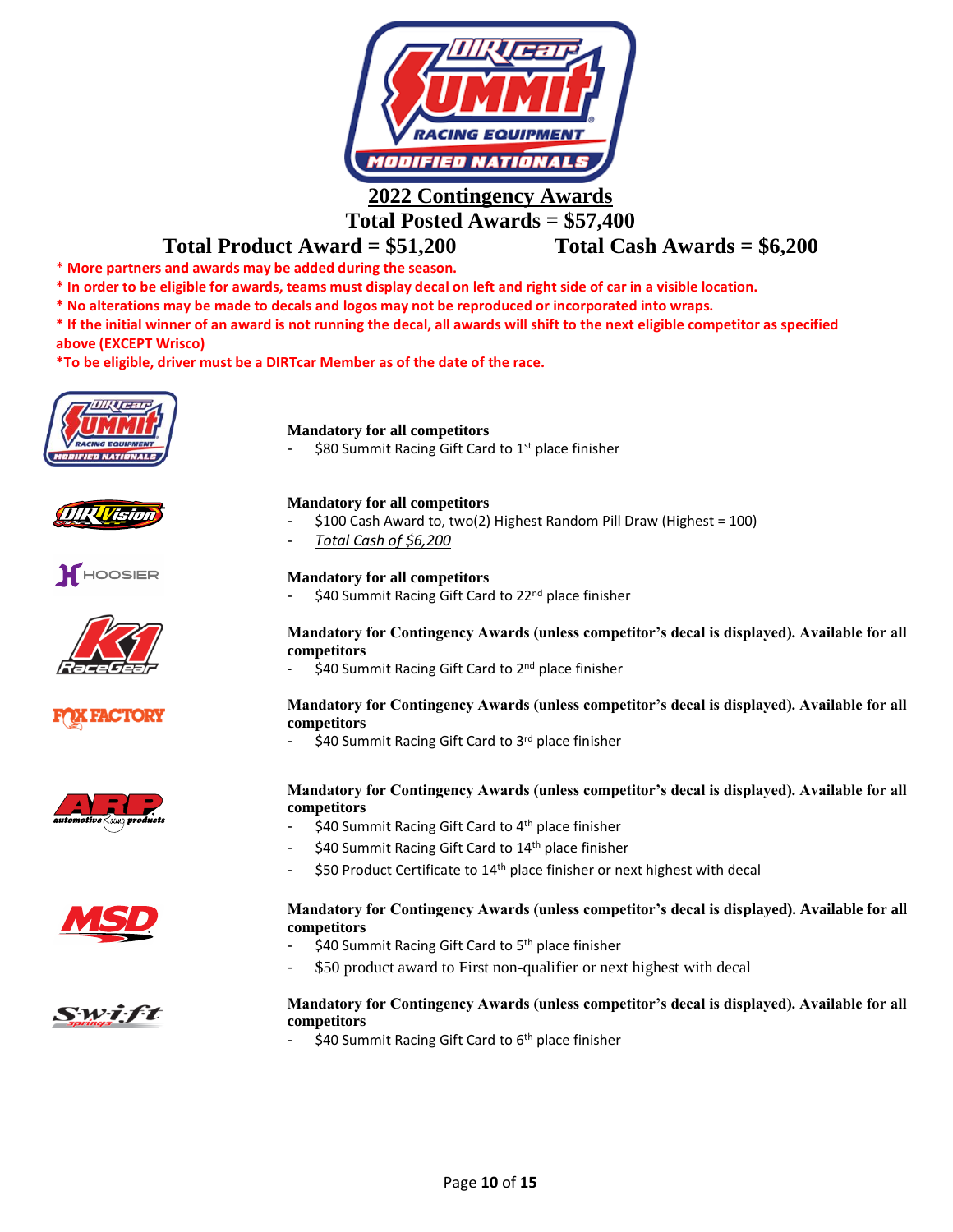





**Mandatory for Contingency Awards (unless competitor's decal is displayed). Available for all competitors** 

\$40 Summit Racing Gift Card to 7<sup>th</sup> place finisher

### **Mandatory for Contingency Awards (unless competitor's decal is displayed). Available for all competitors**

- \$40 Summit Racing Gift Card to  $8<sup>th</sup>$  place finisher
- \$40 Summit Racing Gift Card to 12<sup>th</sup> place finisher
- \$40 Summit Racing Gift Card to 13<sup>th</sup> place finisher
- 5 Gallon Fuel Certificate (approx. \$50 value) to 2<sup>nd</sup> place finisher in A-Main if decal is displayed or next highest with decal
- 5 Gallon Fuel Certificate (approx. \$50 value) to 12<sup>th</sup> place finisher in A-Main if decal is displayed or next highest with decal
- 5 Gallon Fuel Certificate (approx. \$50 value) to 13<sup>th</sup> place finisher in A-Main if decal is displayed or next highest with decal



### **Mandatory for Contingency Awards (unless competitor's decal is displayed). Available for all competitors**

- \$40 Summit Racing Gift Card to 9<sup>th</sup> place finisher

### **Mandatory for Contingency Awards (unless competitor's decal is displayed). Available for all competitors**

- \$40 Summit Racing Gift Card to 10<sup>th</sup> place finisher
- \$50 Product Certificate to 1st place finisher in A-Main if decal is displayed or next highest with decal

### **Mandatory for Contingency Awards (unless competitor's decal is displayed). Available for all competitors**

\$40 Summit Racing Gift Card to 11<sup>th</sup> place finisher

### **Mandatory for Contingency Awards (unless competitor's decal is displayed). Available for all competitors**

\$40 Summit Racing Gift Card to 15<sup>th</sup> place finisher





\$40 Summit Racing Gift Card to 16<sup>th</sup> place finisher



#### **Mandatory for Contingency Awards (unless competitor's decal is displayed). Available for all competitors**

\$40 Summit Racing Gift Card to 17<sup>th</sup> place finisher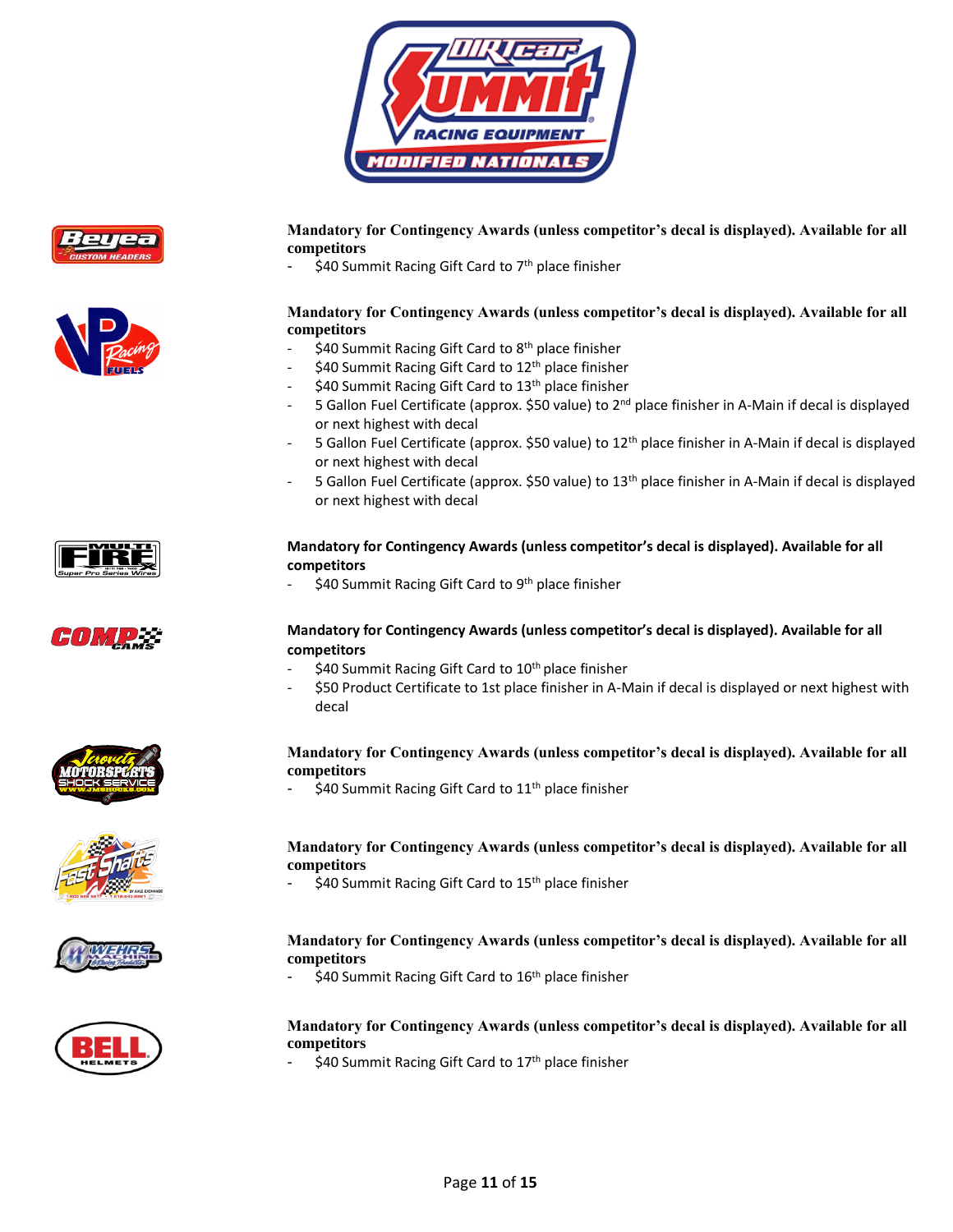



**Mandatory for Contingency Awards (unless competitor's decal is displayed). Available for all competitors** 

\$40 Summit Racing Gift Card to 18<sup>th</sup> place finisher



**Mandatory for Contingency Awards (unless competitor's decal is displayed). Available for all competitors** 

<sup>-</sup> \$40 Summit Racing Gift Card to 19<sup>th</sup> place finisher



### **Mandatory for Contingency Awards (unless competitor's decal is displayed). Available for all competitors**

- \$40 Summit Racing Gift Card to 20<sup>st</sup> place finisher



### **Mandatory for Contingency Awards (unless competitor's decal is displayed). Available for all competitors**

\$40 Summit Racing Gift Card to 21<sup>st</sup> place finisher





**Mandatory for Contingency Awards (unless competitor's decal is displayed). Available for all competitors** 

Hard Charger Award, \$50 Product Certificate

### **Mandatory for Contingency Awards (unless competitor's decal is displayed). Available for all competitors**

Three (3) sheets of Aluminum to Feature winner if decal is displayed (\$200 value)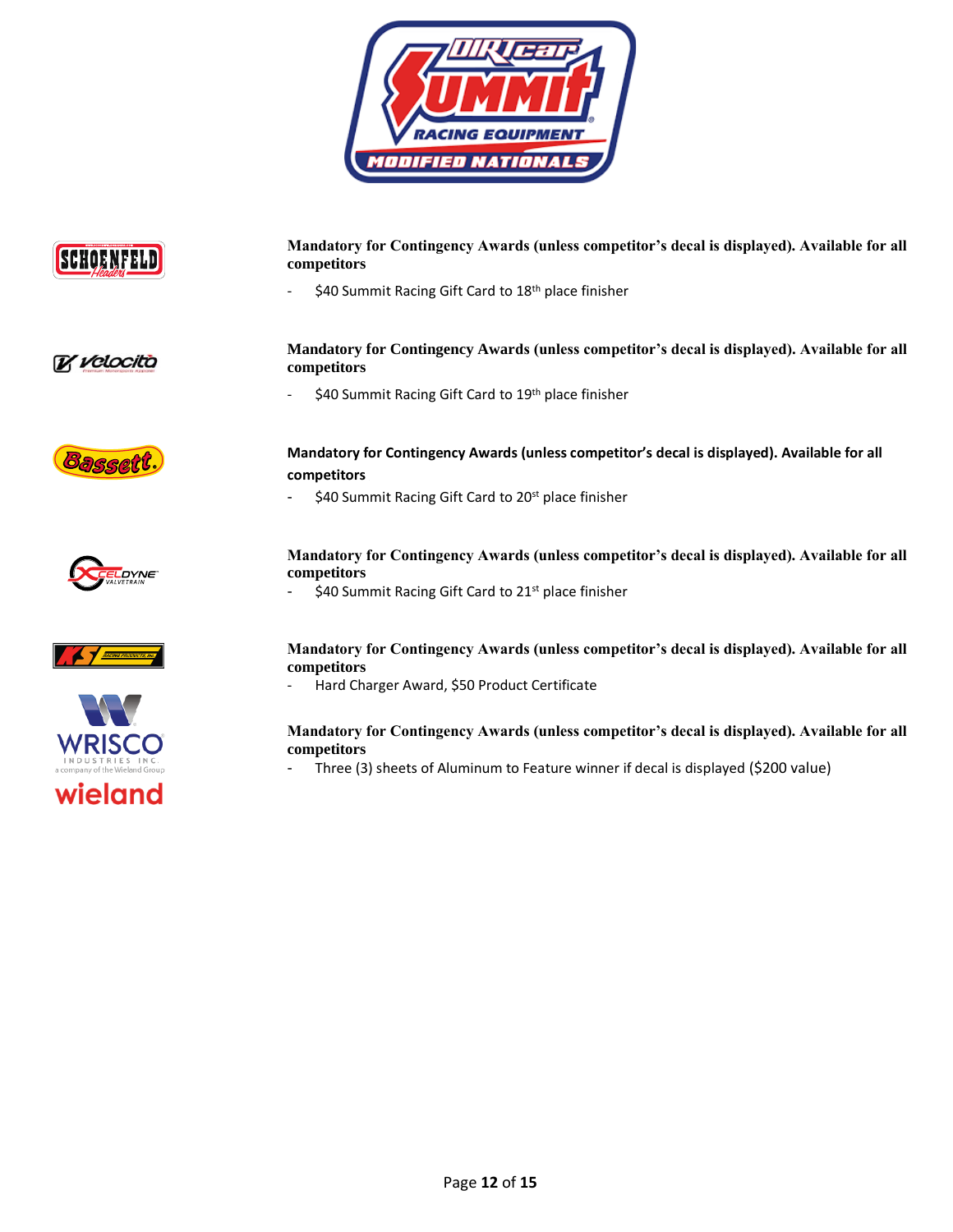

# **TRACK DIRECTORY**

| KANKAKEE COUNTY SPEEDWAY                  | <b>LINCOLN SPEEDWAY</b>                   |
|-------------------------------------------|-------------------------------------------|
| Physical Address: 213 W. 4000 S.          | Physical Address: 1408 Short 11th St      |
| KANKAKEE, IL 60901                        | LINCOLN, IL 62656                         |
| Track Phone: 815-955-1291                 | Track Phone: 217-735-1833                 |
| <b>Track Email:</b>                       |                                           |
| kankakeecountyspeedway@gmail.com          | Track Email: bobsargent10@aol.com         |
| Track Website:                            |                                           |
| www.kankakeecountyspeedway.com            | Track Website: www.lincolnspeedwayil.com  |
|                                           |                                           |
| PEORIA SPEEDWAY                           | <b>MACON SPEEDWAY</b>                     |
| Physical Address: 520 W. Farmington       | Physical Address: 205 North Wiles         |
| PEORIA, IL 61604                          | <b>MACON, IL 62544</b>                    |
| Track Phone: 309-357-3339                 | Track Phone: 217-764-3000                 |
| Track Email: peoriadirtracing@hotmail.com | Track Email: bobsargent10@aol.com         |
| Track Website: www.peoriaspeedway.com     | Track Website: www.maconracing.com        |
|                                           |                                           |
| TRI CITY SPEEDWAY                         | <b>FARMER CITY RACEWAY</b>                |
| Physical Address: 5100 Nameoki Rd         | Physical Address: 815 Grove St            |
| PONTOON BEACH, IL 62040                   | FARMER CITY, IL 61842                     |
| Track Phone: 618-931-7836                 | Track Phone: 309-928-9110                 |
| Track Email: tricityspeedway@msn.com      | Track Email: spieker2@msn.com             |
| Track Website: www.tricityspeedway.net    | Track Website: www.farmercityracing.com   |
|                                           |                                           |
| <b>FAIRBURY SPEEDWAY</b>                  | <b>HIGHLAND SPEEDWAY</b>                  |
| Physical Address: 600 S. 3RD St           | Physical Address: 202 Park St             |
| FAIRBURY, IL 61739                        | HIGHLAND, IL 62249                        |
| Track Phone: 815-692-3222                 | Track Phone: 618-654-6646                 |
| Track Email: fairburyspeedway@gmail.com   | Track Email: highlandspeedway@hometel.com |
| Track Website: www.fairburyspeedway.com   | Track Website: www.highlandspeedway.com   |
|                                           |                                           |
| <b>SYCAMORE SPEEDWAY</b>                  | TRI STATE SPEEDWAY                        |
| Physical Address: 50W086 IL 64            | Physical Address: 9981 S US Highway 41    |
| MAPLE PARK, IL 60151                      | HAUBSTADT, IN 47639                       |
| Track Phone: 815-895-5454                 | Track Phone: 812-768-5995                 |
| Track Email: sycamorespeedway@gmail.com   | Track Email: triracer@sit-co.net          |
| Track Website: www.sycamorespeedway.com   | Track Website: www.tristatespeedway.com   |
|                                           |                                           |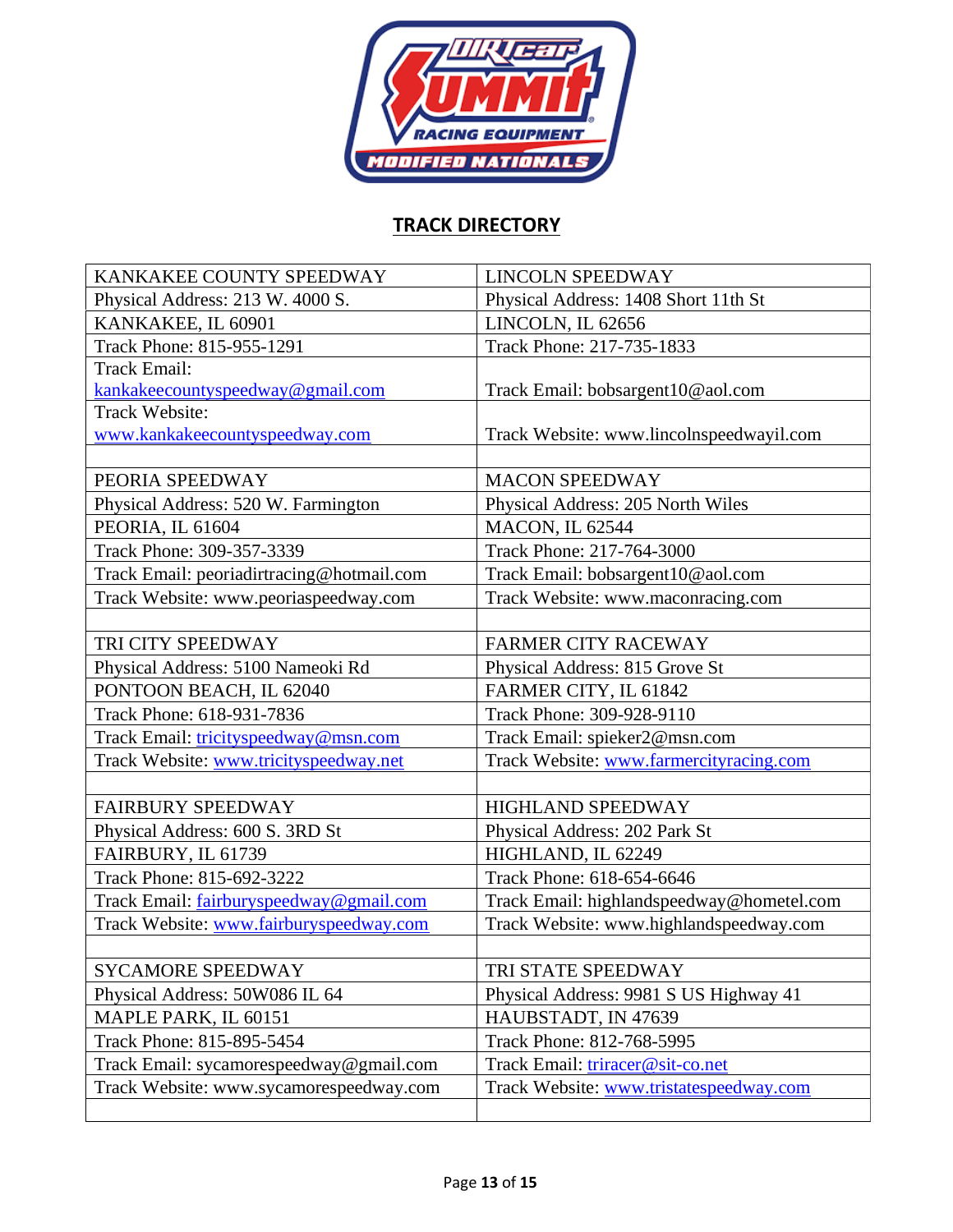

| ADAMS COUNTY (IL) SPEEDWAY                       | MONTPELIER MOTOR SPEEDWAY                  |
|--------------------------------------------------|--------------------------------------------|
| Physical Address: 8000 Broadway Street           | Physical Address: 700 S Jefferson St       |
| <b>QUINCY, IL 62305</b>                          | MONTPELIER, IN 47359                       |
| Track Phone: 217-617-7367                        | Track Phone: 937-621-8242                  |
| Track Email: jtracingllc@gmail.com               | Track Email: montpelierspeedway@gmail.com  |
| <b>Track Website:</b>                            |                                            |
| www.adamscountyilspeedway.com                    | Track Website: www.racemontpelier.com      |
|                                                  |                                            |
| SPOON RIVER SPEEDWAY                             | SHADYHILL SPEEDWAY                         |
| Physical Address: 15774-16646 N. Speedway Rd     | Physical Address: 10554 W County Rd 300 N  |
| CANTON, IL 61542                                 | MEDARYVILLE, IN 47957                      |
| Track Phone: 309-668-2622                        | Track Phone: 219-843-8892                  |
| Track Email: bottomline11@aol.com                | Track Email: tammyhunt84@yahoo.com         |
| Track Website: www.spoonriverspeedway.com        | Track Website: www.shadyhillspeedway.com   |
|                                                  |                                            |
| FEDERATED AUTO PARTS I55 RACEWAY                 | I-96 SPEEDWAY                              |
| Physical Address: 1540 Herky-Horine Rd           | Physical Address: 3823 Portland Rd         |
| PEVELY, MO 63070                                 | LAKE ODESSA, MI 48849                      |
| Track Phone: 636-479-3219                        | Track Phone: 616-642-0555                  |
| Track Email: marleri55@sbcglobal.net             | Track Email: <i>jdice1977@gmail.com</i>    |
| Track                                            |                                            |
| Website:www.federatedautopartsraceway.com        | Track Website: www.i96speedway.com         |
|                                                  |                                            |
| <b>RED HILL RACEWAY</b>                          | <b>OAKSHADE RACEWAY</b>                    |
| Physical Address: 8545 Sumner Rd                 | Physical Address: 12985 Co. Rd 14-2        |
| SUMNER, IL 62466                                 | WAUSEON, OH 43567                          |
| Track Phone: 618-200-2215                        | Track Phone: 419-337-6850                  |
|                                                  | <b>Track Email:</b>                        |
| Track Email: jeremysneed@hotmail.com             | oakshaderaceway.christina@gmail.com        |
| Track Website:                                   |                                            |
| www.facebook.com/RedHillRaceway                  | Track Website: www.oakshaderaceway.com     |
|                                                  |                                            |
| <b>BENTON RACEWAY</b>                            | WAYNE COUNTY SPEEDWAY                      |
| Physical Address: 817 County Highway 505         | Physical Address: 1083 CR-84               |
| Benton, MO 63736                                 | ORRVILLE, OH 44667                         |
| Track Phone: 573-620-1957                        | Track Phone: 330-465-2365                  |
| Track Email: cc_racing@sbcglobal.net             | Track Email: kristinu2@gmail.com           |
| Track<br>Website:www.facebook.com/BentonSpeedway | Track Website: www.waynecountyspeedway.com |
|                                                  |                                            |
| FAYETTE COUNTY SPEEDWAY                          | THUNDERBIRD SPEEDWAY                       |